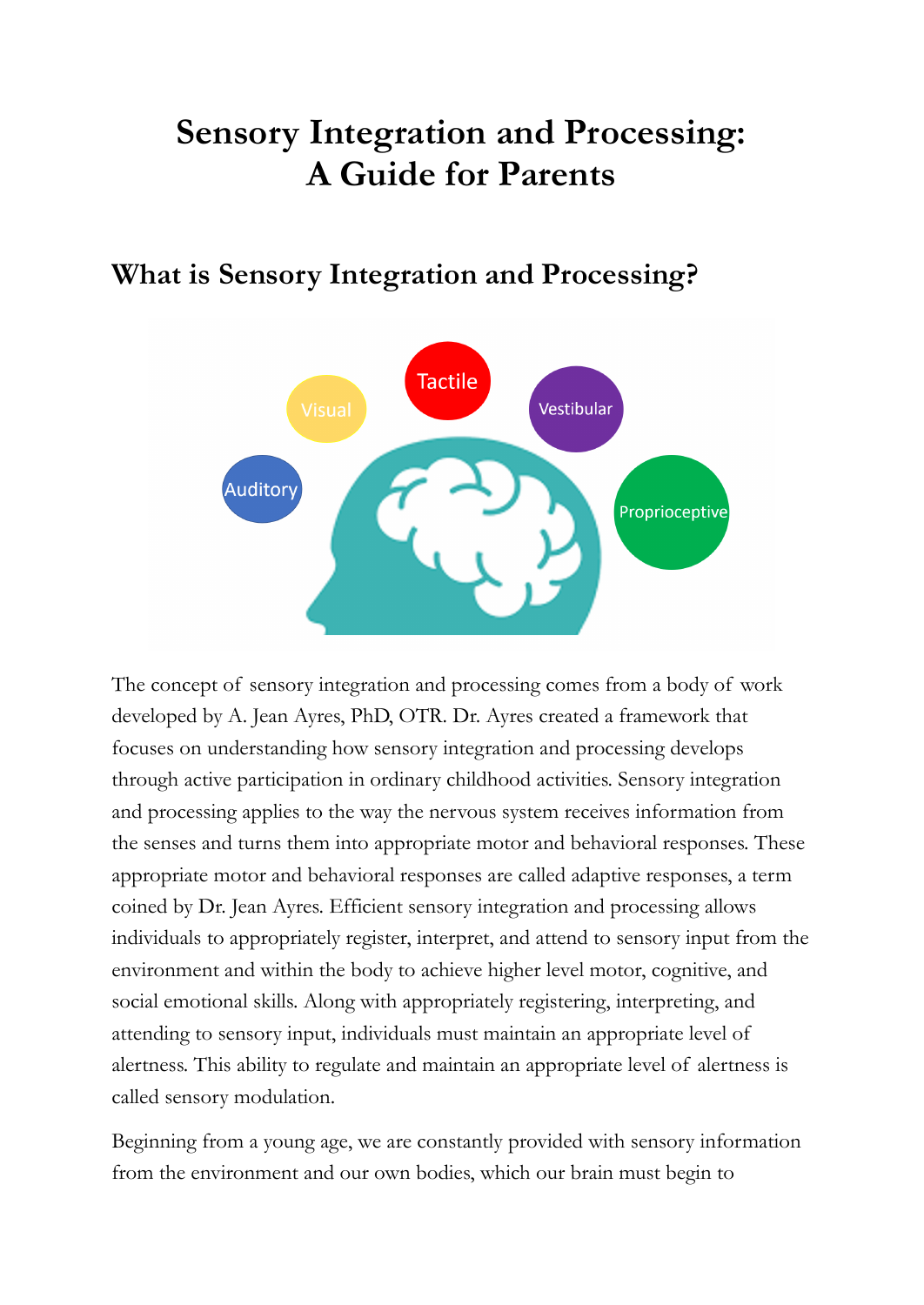organize. Depending on how these complex interactions are organized, our behaviors may be impacted. The slightest change in our brain processes can influence how we cope with everyday life. Some children may have difficulty processing information from the senses efficiently. Difficulties with sensory integration and processing can lead to poor sensory modulation. A child with poor sensory modulation may demonstrate over-responsivity or under-responsivity to sensations, maladaptive responses, or fear during everyday occupations, such as self-care, play, or school. Additionally, poor sensory modulation can affect a child's motor skills, activity level, learning, emotional regulation, behavior, social skills, and overall participation and engagement in meaningful occupations. That is why it is important for a child with sensory processing difficulties to be evaluated to determine appropriate intervention which includes child-focused intervention, family-focused intervention, and environmental supports and modifications.

Skilled occupational therapists (OT) or certified occupational therapy assistants (COTA) have training in Dr. Ayres' sensory integration and processing framework and how play influences child development. OTs and COTAs will help guide a child through sensory based activities that challenge their ability to respond appropriately to sensory input by making a successful, organized response. The exposure to specific sensory stimuli during skilled OT interventions will help improve sensory integration and processing in order to increase a child's ability to feel comfortable in their skin and to successfully navigate sensory-filled world.

> A Child's View of Sensory [Processing](https://www.youtube.com/watch?v=D1G5ssZlVUw) Video [\(https://www.youtube.com/watch?v=D1G5ssZlVUw\)](https://www.youtube.com/watch?v=D1G5ssZlVUw)

### **The Sensory Systems**

According to Dr. Ayres' research, somatosensory systems include the tactile, the proprioceptive, and the vestibular sense. These sensations help to organize the body's posture, movement and body scheme. The sensory systems which provide information about the environment (outside the body) are the visual and auditory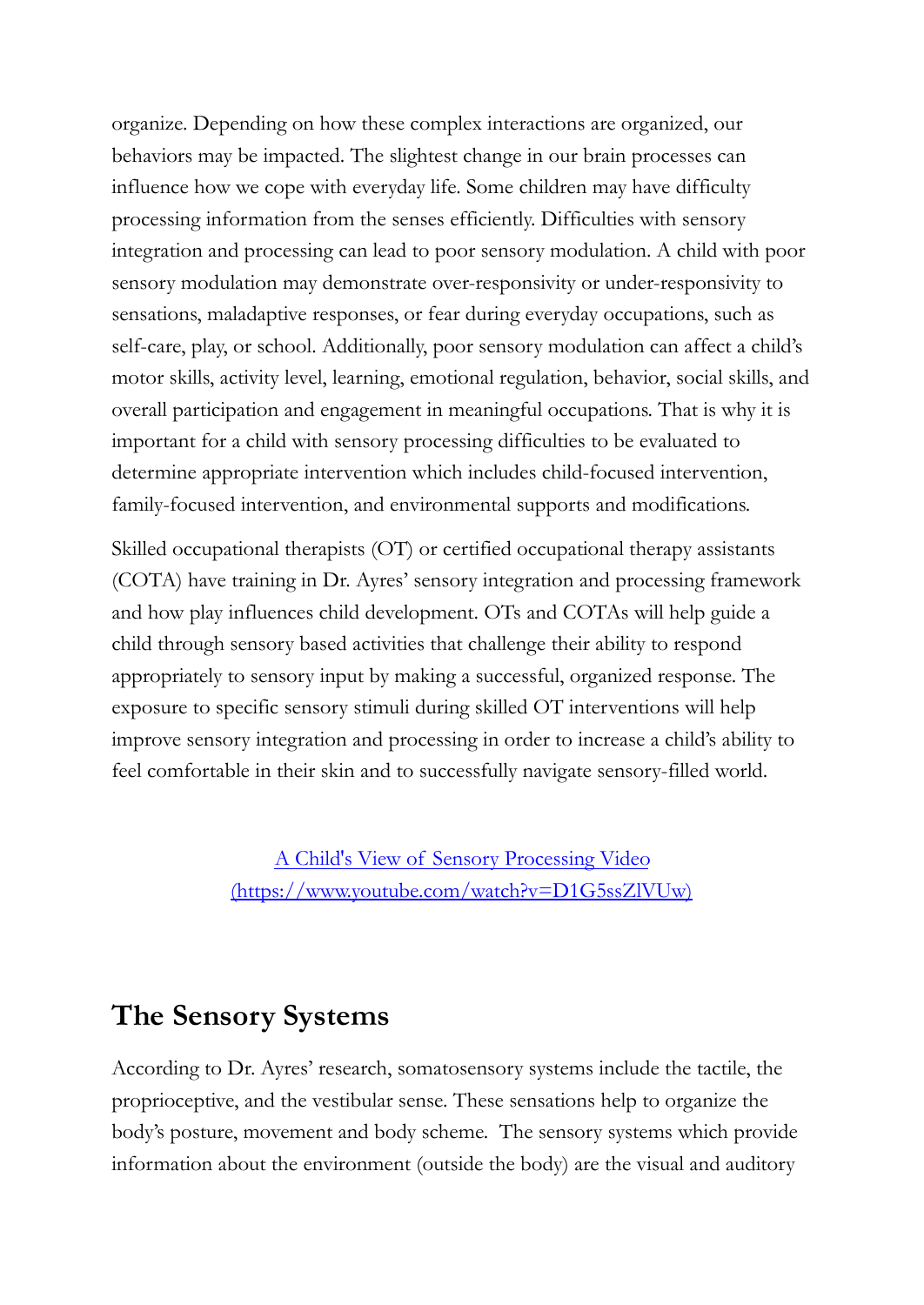sense. Each of the sensory systems can have an alerting or a calming influence on the individual and the task at hand. These sensory systems can work individually or together to help us understand what is happening inside and outside our bodies and how we must respond.

Smell and taste are also sensory systems, but have not been addresses in this resource guide. A relatively newly identified sensation, interoception, often called the eighth sensory system, also has not been addresses in this guide. Interoception allows us to "feel" inside our body and give information about the internal state or condition. This could be recognizing and responding to the sensations of a full bladder, an empty stomach or being able to pair a body sensation such as a fluttery stomach or a racing heart to an emotion such as nervousness.

This guide will provide more information about the following sensory systems: tactile, proprioception, vestibular, visual, and auditory and also provide suggested activities. The activities can be used at home or in the community and are considered environmental supports that can assist a child to be successful throughout their day.

## **Tactile**

Tactile or touch input provides us with important information about the world we interact in. Tactile receptors provide information about deep touch pressure, texture, temperature, light touch, vibration, and pain. Steady deep pressure (hugs) tends to be calming; light touch tends to be alerting (think a spider web on your arm or face). Children with sensory processing difficulties may be overly sensitive/over-responsive to touch or under-responsive to touch.

Children who are over-responsive to touch may have difficulty sitting beside others, avoid 'messy' play, have a fearful response to unexpected touch, avoid hair washing and tooth brushing, and dislike certain food textures. Children who are under-responsive may have difficulty noticing when someone touches them, may touch others and objects frequently, are messy eaters (not aware of food on their face), and have difficulty recognizing wet or twisted clothing.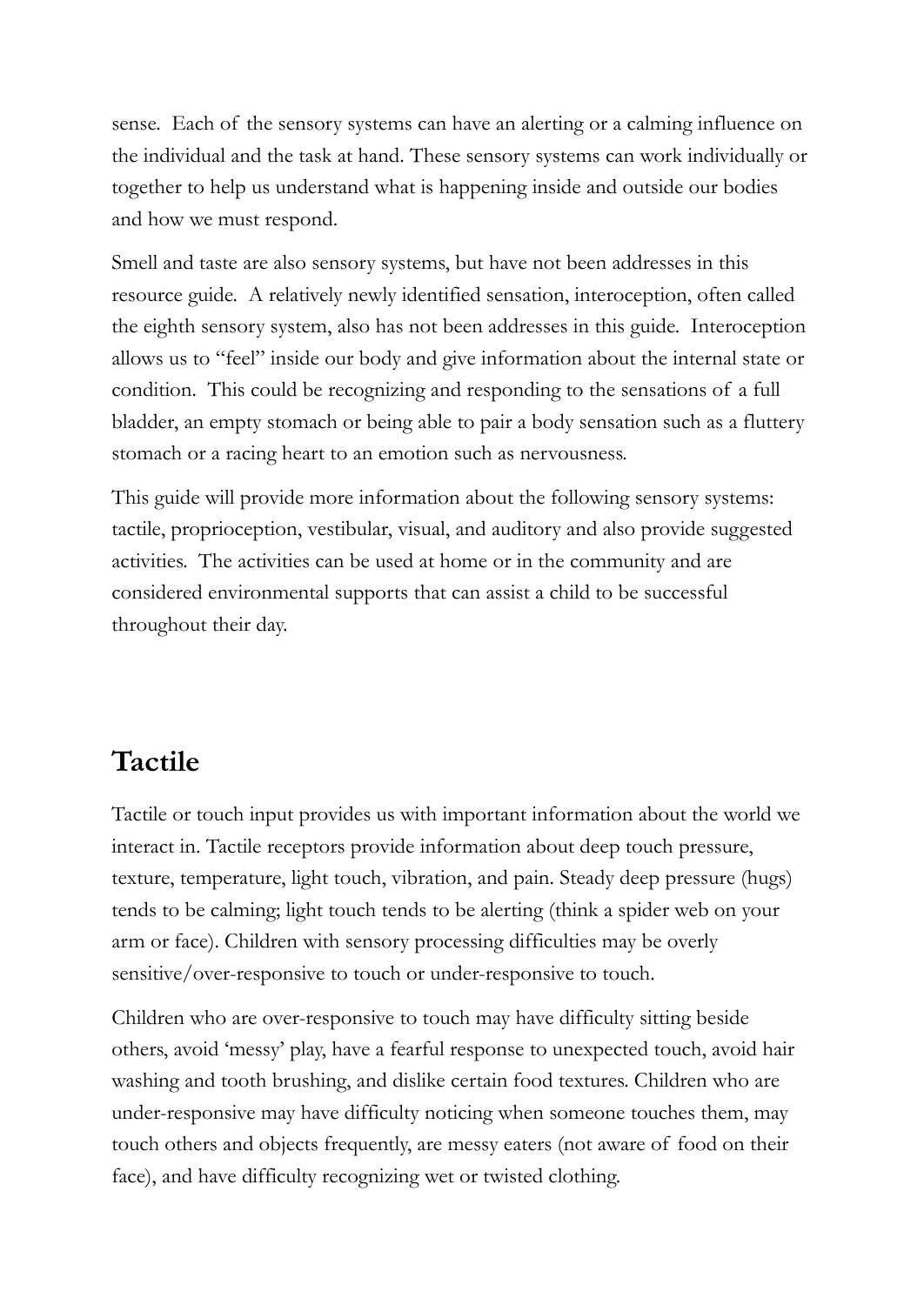#### **Tactile Activities for Children**

1. Create a "Feely Box" – a box with different textured objects or different shaped objects inside. Have your child feel the objects and try to identify what objects are in the box without looking.



2. Play with water (pouring and measuring liquids, creating flowing devices, etc).

3. Rub different textures against the skin (it is important to understand your child's preferences and slowly introduce new textures).

4. Create a small space out of pillows or bean bag chairs that your child can "wedge" between.

5. Play with dry sensory materials (beans, rice, sand). Have your child search in the dry sensory play materials to find hidden objects.

6. Create and use fidget toys.

- Koosh ball or flour balloon (made by filling a sturdy balloon with flour).
- Stress balls or bean bags.

7. Play with messy activities (finger painting, arts and crafts, shaving cream).

8. Participate in cooking activities such as kneading bread or mixing cookie dough with your hands.

9. Examine and then describe (soft, rough, hard, squishy) different natural objects (pinecones, rocks, sticks).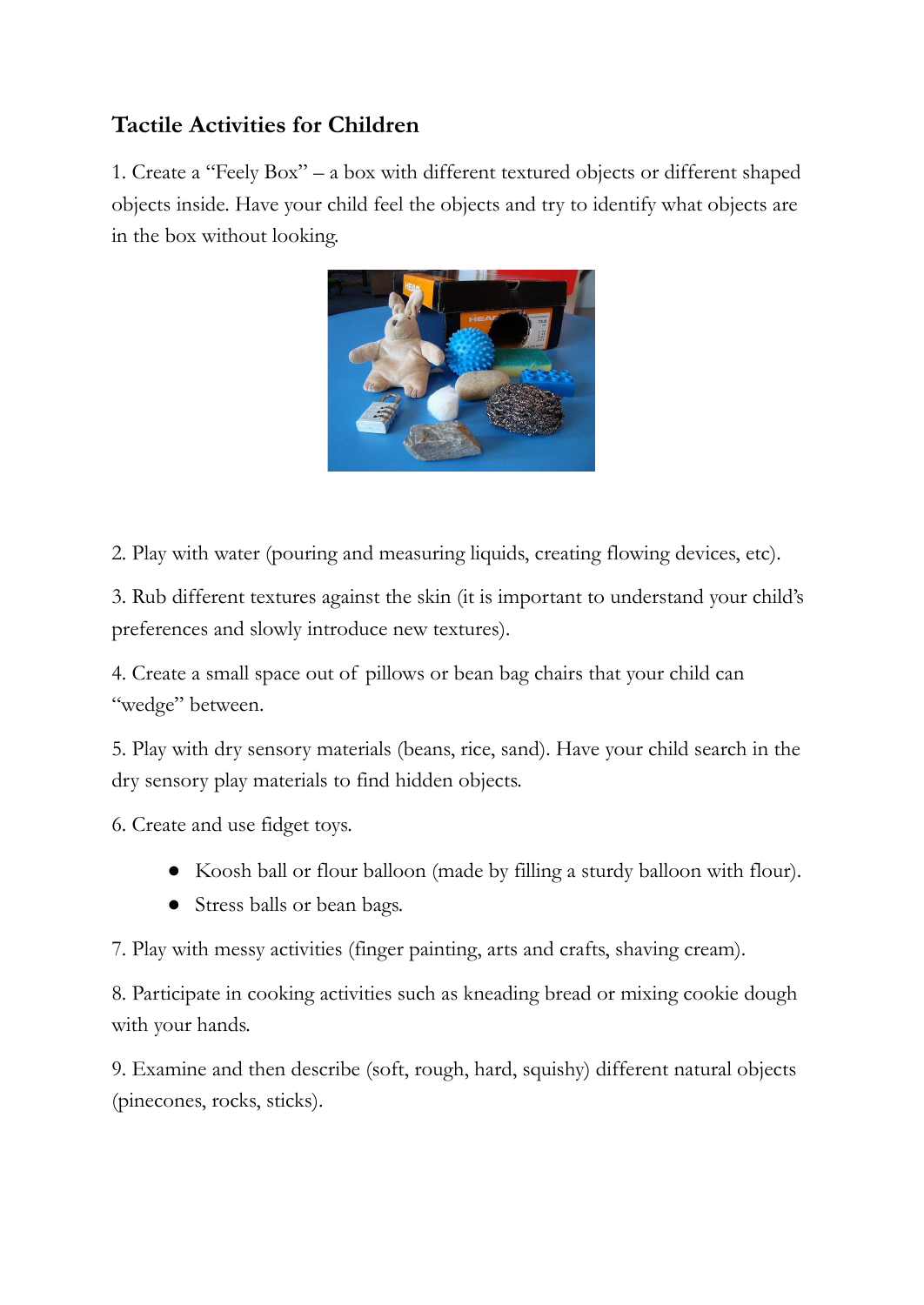## **Proprioception**

Proprioceptive input from muscles and joints provides us with a sense of muscles and joint receptors working in our bodies to provide an understanding of the position of our body in relation to itself and the environment. Additionally, proprioceptive input helps us detect and control force, speed, and pressure. We use our proprioceptive input to know where our bodies are in space (body awareness) and to generate coordinated movements.

Children with sensory processing difficulties may be overly sensitive/over-responsive or under-responsive to proprioceptive input. Children who are over-responsive to proprioceptive input may be stiff, uncoordinated and clumsy, constantly scared of falling or may have difficulty ascending and descending stairs. Children who are under-responsive may lean, bump, or crash against objects and people, manipulate crayons and everyday objects with too much force often breaking things, and/or slap their feet, stomp around, or sit on their feet to get additional feedback from the receptors.

## **Proprioceptive Activities**

1. Weight bearing activities (crawling, push-ups).

2. Functional activities such as wiping a table, carrying heavy items or books, moving heavy furniture such as tables or chairs.

3. Oral activities such as chewing gum or a specially designed chewy for children, eating snack foods that are crunchy (carrots) or tough to chew (bagels), drinking from a crazy straw (curved or long), drinking thickened liquids (apple sauce or milkshake) through a straw.

- 4. Opening doors without help.
- 5. Resistance activities (pushing, pulling, tug of war).
- 6. Deep pressure (tight hugs, weighted blanket).
- 7. Rock climbing.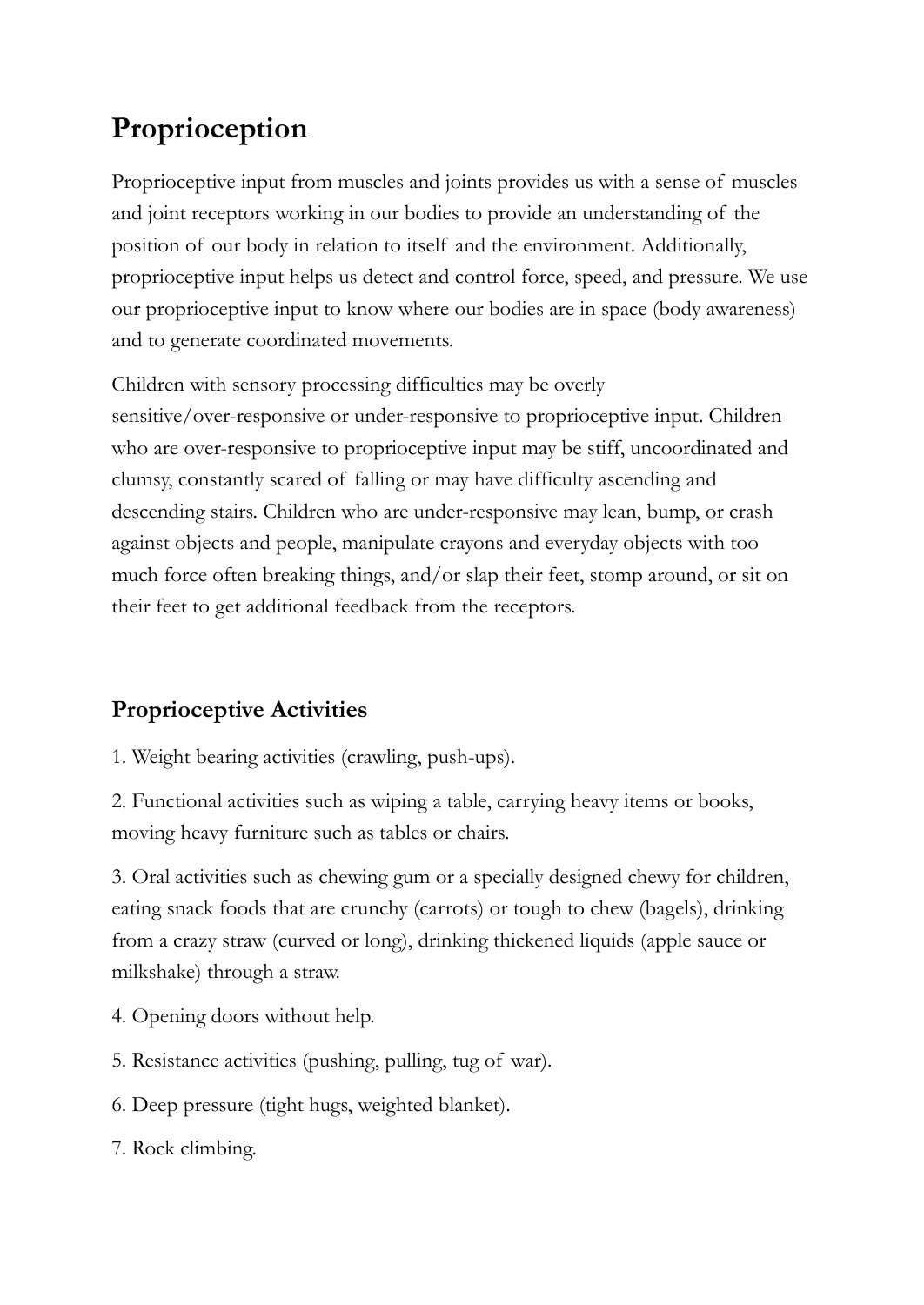- 8. Throwing and catching a weighted ball.
- 9. Gymnastics.
- 10. Hanging from monkey bars.
- 11. Gentile wrestling.
- 12. Pushing palms together.

## **Vestibular**

Vestibular sensory input provides us with information about balance, gravity, and where our body is in space (if we are still or moving, how fast we are moving, and in what direction). Additionally, the vestibular system, through its influence on muscle tone, provides information about moving and maintaining an upright posture. The vestibular system also influences ocular motor muscles and contributes to conjugate vision, as well as, coordinating movements of the head with the eyes to maintain visual fixation. Vestibular receptors (semicircular canals and otoliths) are located in the inner ear. Quick and fast movements tend to be alerting, while slow movements tend to be calming.

Some children may have difficulty processing vestibular input. These children may be over-responsive or under-responsive or have mixed sensitivities to vestibular sensory input. Over-responsiveness to vestibular input may cause children to be cautious, slow moving, and sedentary. They might avoid or have a fearful, emotional reaction with changes in the body's position and its relationship to gravity. Examples of activities that cause fear and emotional reactions include moving the head backwards when washing hair, going down a slide, standing on a tall play structure, walking across a moving bridge. Under- responsiveness to vestibular input may cause children to crave intense, fast, and spinning movement, be a thrill seeker, need to move constantly, have poor balance, or bump into objects on purpose.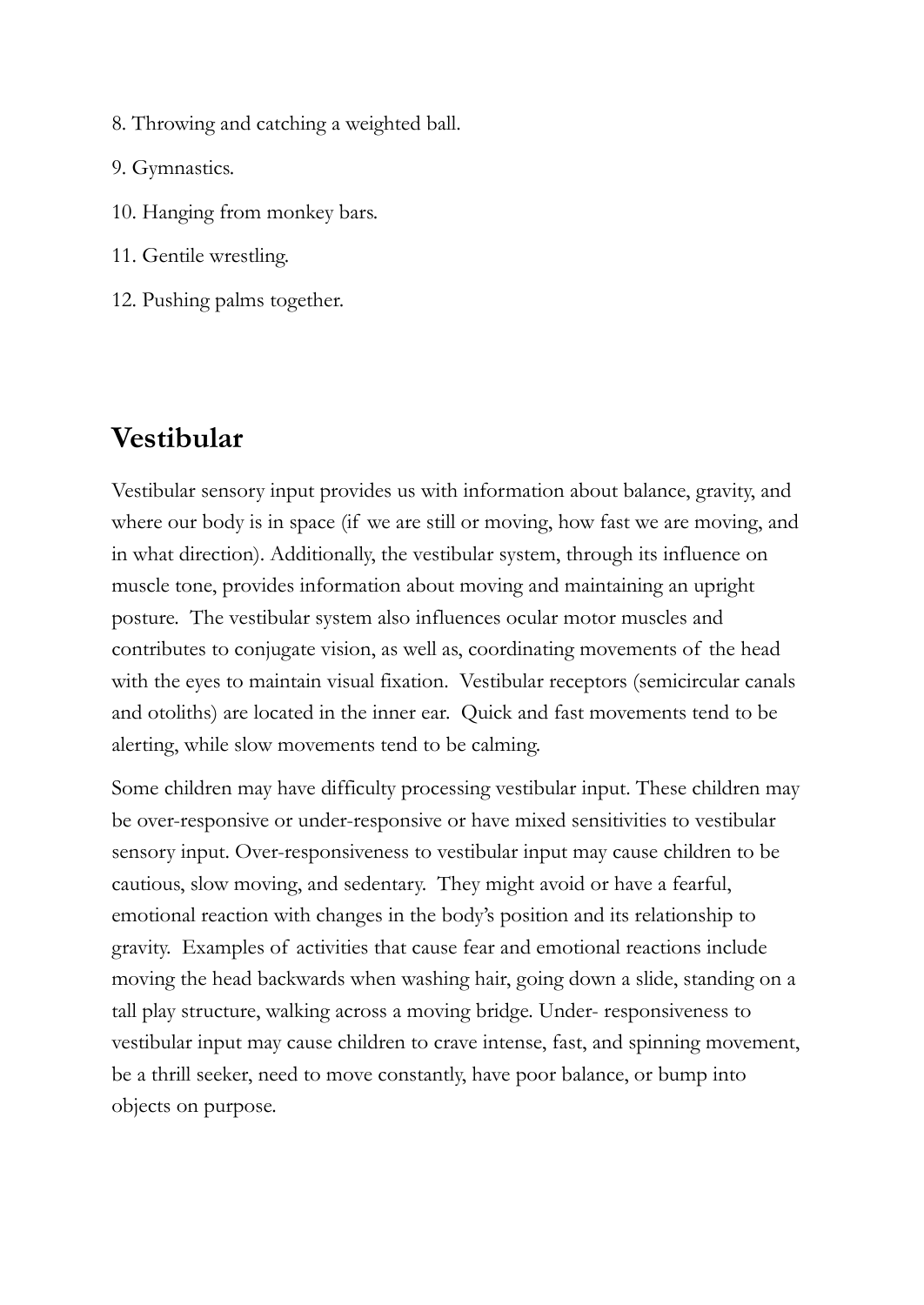#### **Alerting Vestibular Activities**

Alerting vestibular activities are typically irregular in rhythm and fast in acceleration.

- 1. Bouncing on a trampoline, therapy ball, space hopper, hippity hop.
- 2. Walking on uneven surfaces (grass, sand, moving bridge).
- 3. Swimming and jumping into a pool.
- 4. Spinning the body, rolling down a hill.

5. Outdoor activities and sports that involve running and quick changes in direction such as basketball or soccer.

#### **Calming Vestibular Activities**

Calming vestibular activities are typically slow, rhythmic, and linear.

- 1. Swinging (slow rhythmical input).
- 2. Rocking back and forth on a large therapy ball or rocking chair.
- 3. Slowly spinning in one direction on a swing or hammock

## **Visual**

The visual sense provides us with information about color, size, brightness, shape, texture, depth, and space. Visual receptors are rods and cones located in the retina of the eye. Processing input from the visual system provides information about the color, size, brightness, shape, texture, depth, and surrounding space. This information is different from visual acuity or sharpness of vision. Children with difficulty processing visual input may have difficulty regulating visual input. Examples include being easily distracted by moving objects or being overly sensitive to light.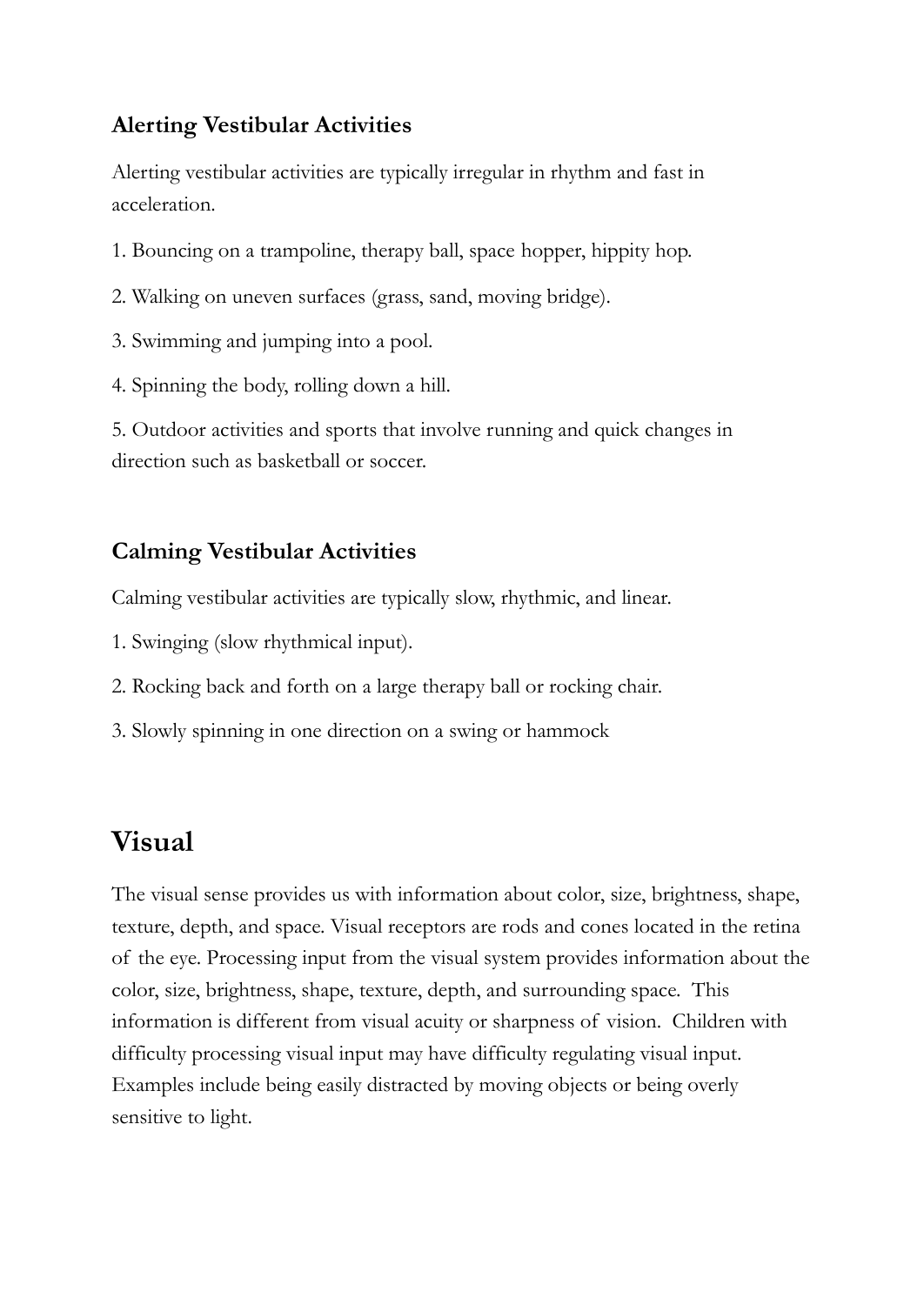Children may be over-responsive or under-responsive to visual input. Children who are over-responsive to visual input may demonstrate discomfort with bright lights and/or fluorescent lighting, prefer spending time in dark environments, have difficulty making eye contact, or are easily distracted by visual stimuli in the room, such as movement or toys. Children who are under-responsive to visual input may have difficulties finding objects in a room or gravitate towards bright, shiny, spinning objects, and sometimes become fixated on these objects.

#### **Visual Processing Activities and Strategies**

1. Experiment with lowering or raising the lighting level.

2. Minimize visual distractions from the environment.

3. Provide colorful, interesting visual stimuli in the environment.

4. Avoid fluorescent lighting and use incandescent or natural lighting.

5. Memorize objects -- present the child with various objects and ask the child to remember them. Then, remove some or all of the objects and ask the child to identify what is missing.

6. I spy games, such as "Where's Waldo" or finding an object in the room that is a specific color or starts with a specific letter.

7. Puzzles --Observe how the child completes the puzzle: is it by a trial and error method, or does the child analyze and rotate pieces in the mind before the piece is tried in the puzzle.

8. Play balloon volleyball.

9. Sort Tupperware according to size to support size discrimination.

10. Toss beanbags at a target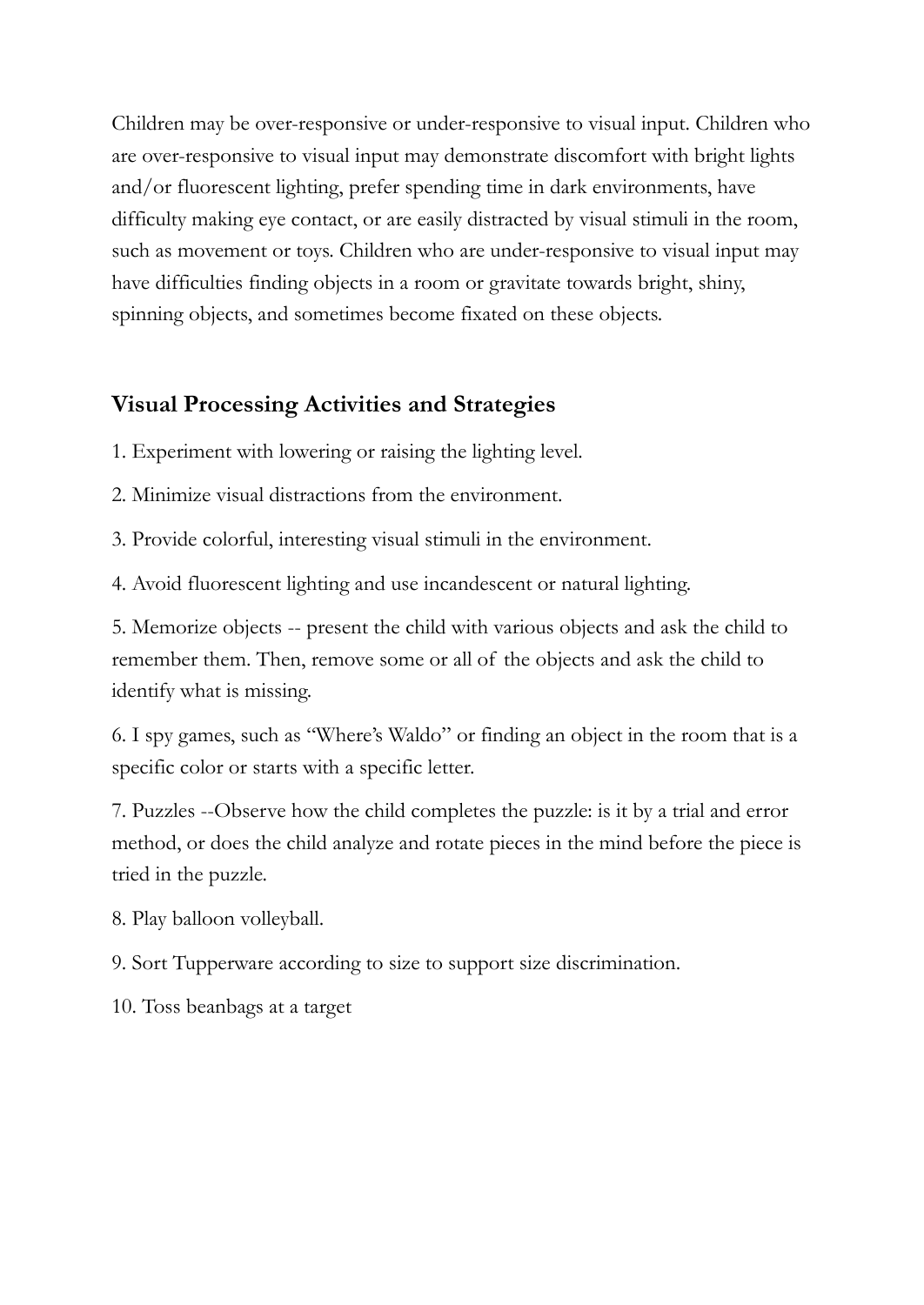## **Auditory**

The auditory sense allows us to identify loud, soft, high, low, near, and far noises in the environment. The qualities of the auditory input can be alerting and calming. For example, unexpected loud noises are alerting, while soothing, rhythmic music or sounds are calming. Some children may have difficulty with processing auditory input. These children may be over-responsive or under-responsive to auditory input.

Children who are over-responsive to auditory input may be easily distracted by background noise, dislike noisy settings, or respond negatively to unexpected noises or sounds. Children who are under-responsive to auditory input may not hear what you say or make noises to keep focused on a task.

#### **Auditory Processing Activities and Strategies**

- 1. Limit auditory distractions such as fans or phones.
- 2. Use noise cancelling headphones to reduce the noise input.
- 3. Use white noise machines.

4. Play games that require listening and auditory attention such as Simon Says and Mother May I.

5. Provide story telling activities to encourage listening skills.

- Use movement to help tell stories.
- Use rhythm with musical instruments or clapping to tell stories.

6. Use music

- Fast beat, loud base music is alerting.
- Classical music such as Mozart is calming.